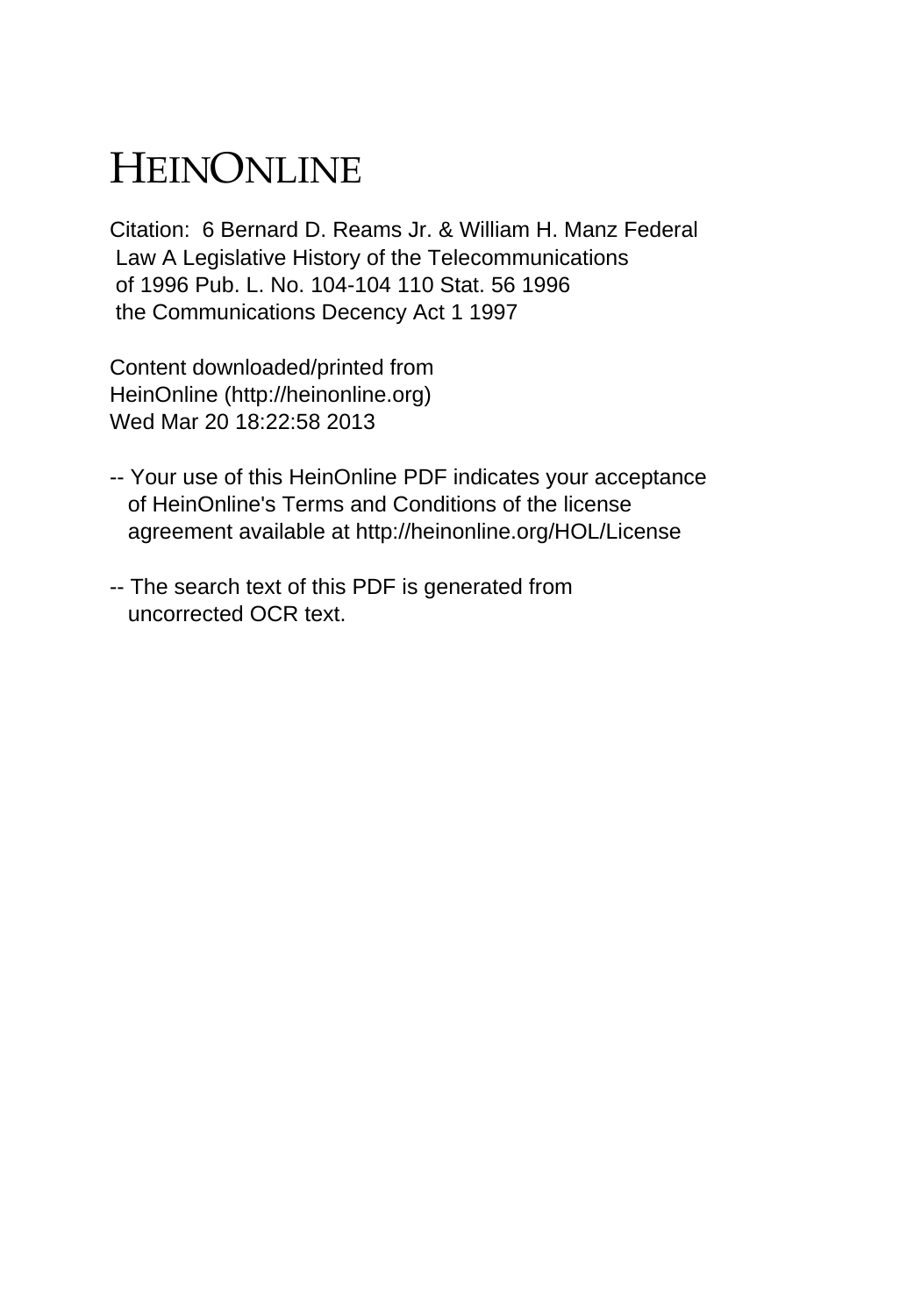### 104TH **CONGRESS H.R. 1556**

To amend the Comnmnicaiions **Act of** 1934 to reduce the restrictions on ownership of broadcasting stations and other media of mass communications.

### **IN TIE HOUSE** OF REPRESENTATIVES

**MAY 3, 1995**

Mr. STEARNS (for himself, Mr. BLILEY, Mr. FIELDS of Texas, Mr. SCHAE-FER, Mr. GILLMOR, Mr. HALL of Texas, Mr. OXLEY, Mr. WHITE, Mr. **lro.un, and** Mr. IIATFRT) introduced the following bill; which **was** referred to the Committee on Commerce

## **A BILL**

- To amend the Communications Act of 1924 to reduce the restrictions on ownership **of** broadcasting stations and other media of mass communications.
	- *1 Be it* enacted *by* the *Senate and House of Representa-*
- 2 tives *of the United States of Ameica in Congress assembled,*

**3 SECTION 1.** BROADCAST OWNERSHIP.

- 4 (a) AMENDMENT.—Title III of the Communications
- 5 Act of 1934 is amended **by** inserting after section **335** (47

6 **U.S.C. 335)** the following new section:

#### **7 "SEC. 336.** BROADCAST OWNERSHIP.

- **8** "(a) LIMITATIONS **ON COMMISSION RULEMAKING**
- 9 AUTHORITY.—Except as expressly permitted in this sec-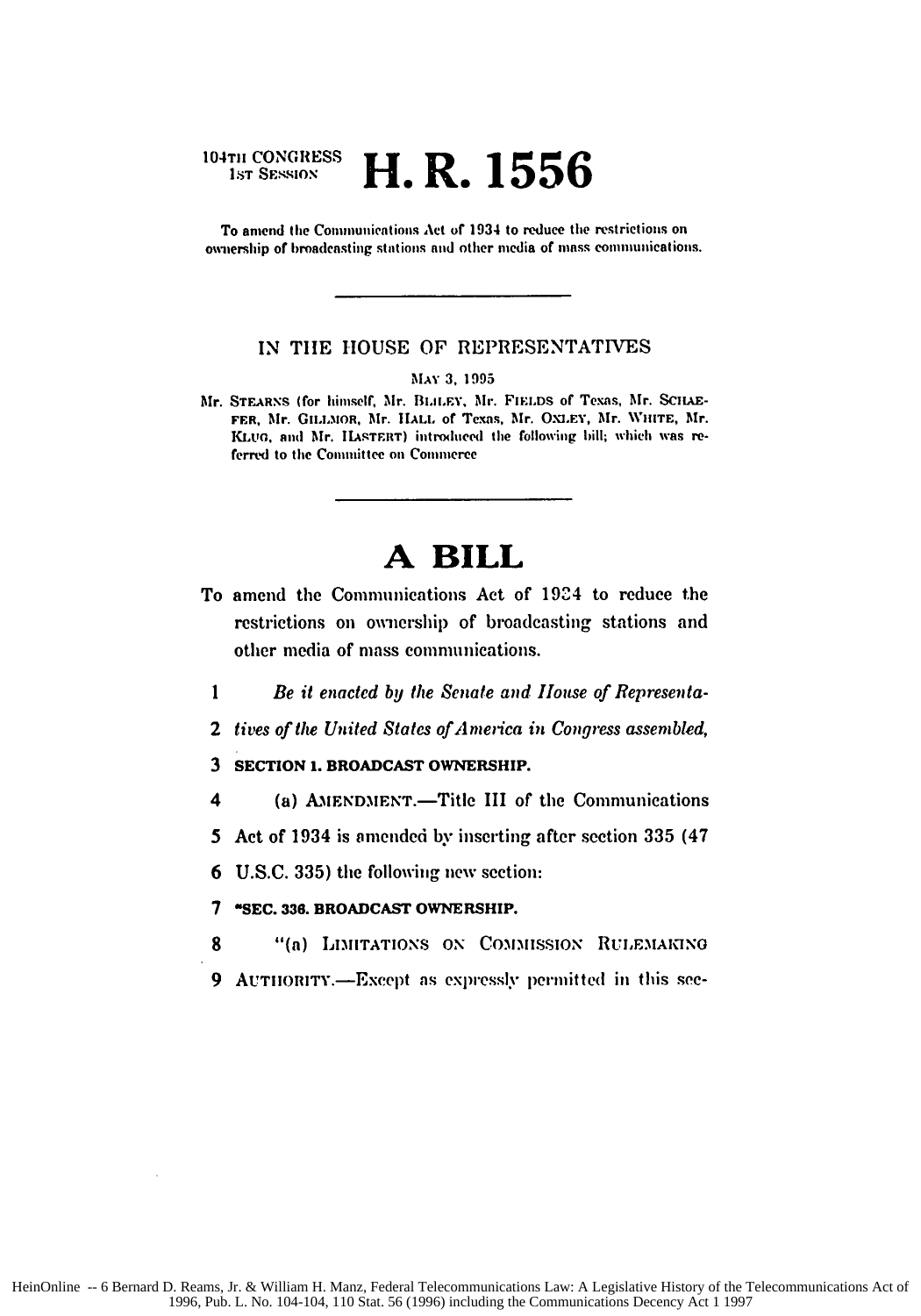1 tion, the Commission shall not prescribe or enforce any  $\mathbf{2}$ regulation-

 $\mathbf{a}$ "(1) prohibiting or limiting, either nationally or 4 within any particular area, a person or entity from 5 holding any form of ownership or other interest in 6 two or more broadcasting stations or in a broadcast-7 ing station and any other medium of mass commu-8 nication; or

9 "(2) prohibiting a person or entity from owning, operating, or controlling two or more networks 10  $11$ of broadcasting stations or from owning, operating. 12 or controlling a network of broadcasting stations 13 and any other medium of mass communications.

14 "(b) TELEVISION OWNERSHIP LIMITATIONS.-

15 "(1) NATIONAL AUDIENCE REACH LIMITA-16 TIONS.—The Commission shall prohibit a person or  $17$ entity from obtaining any license if such license 18 would result in such person or entity directly or indi-19 rectly owning, operating, or controlling, or having a 20 cognizable interest in, television stations which have 21 an aggregate national audience reach exceeding-

22  $"$ (A) 35 percent, for any determination 23 made under this paragraph before one year 24 after the date of enactment of this section; or

 $\overline{2}$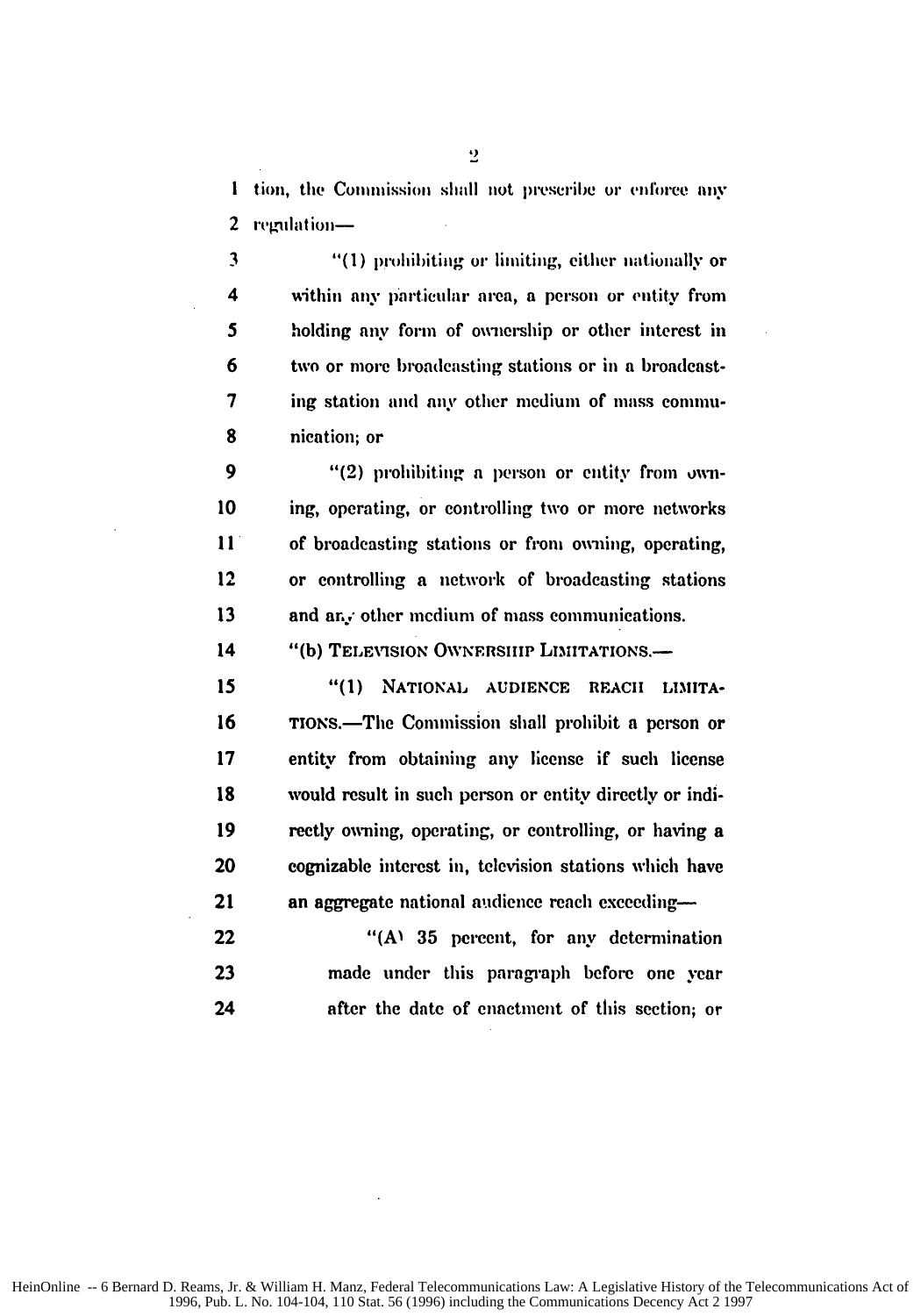| $\mathbf{I}$  | "(B) 50 percent, for any determination               |
|---------------|------------------------------------------------------|
| 2             | made under this paragraph on or after one year.      |
| 3             | after such date of enactment.                        |
| 4             | Within 2 years after such date of enactment, the     |
| 5             | Commission shall conduct a study on the operation    |
| 6             | of this paragraph and submit a report to the Con-    |
| 7             | gress on the development of competition in the tele- |
| 8             | vision marketplace and the need for any revisions to |
| 9             | or elimination of this paragraph.                    |
| 10            | "(2) MULTIPLE LICENSES IN A MARKET.-                 |
| $\mathbf{11}$ | "(A) IN GENERAL.—The Commission shall                |
| 12            | prohibit a person or entity from obtaining any       |
| 13            | license if such license would result in such per-    |
| 14            | son or entity directly or indirectly owning, oper-   |
| 15            | ating, or controlling, or having a cognizable in-    |
| 16            | terest in, two or more television stations within    |
| 17            | the same television market.                          |
| 18            | "(B) EXCEPTION FOR MULTIPLE UHF STA-                 |
| 19            | TIONS AND FOR UHF-VHF COMBINATIONS.-                 |
| 20            | Notwithstanding subparagraph (A), the Com-           |
| 21            | mission shall not prohibit a person or entity        |
| 22            | from directly or indirectly owning, operating, or    |
| 23            | controlling, or having a cognizable interest in,     |
| 24            | two television stations within the same tele-        |
| 25            | vision market if at least one of such stations is    |

 $\bar{z}$ 

 $\ddot{\phantom{0}}$ 

 $\hat{\boldsymbol{\beta}}$ 

 $\boldsymbol{\mathcal{X}}$ 

 $\hat{\mathbf{A}}$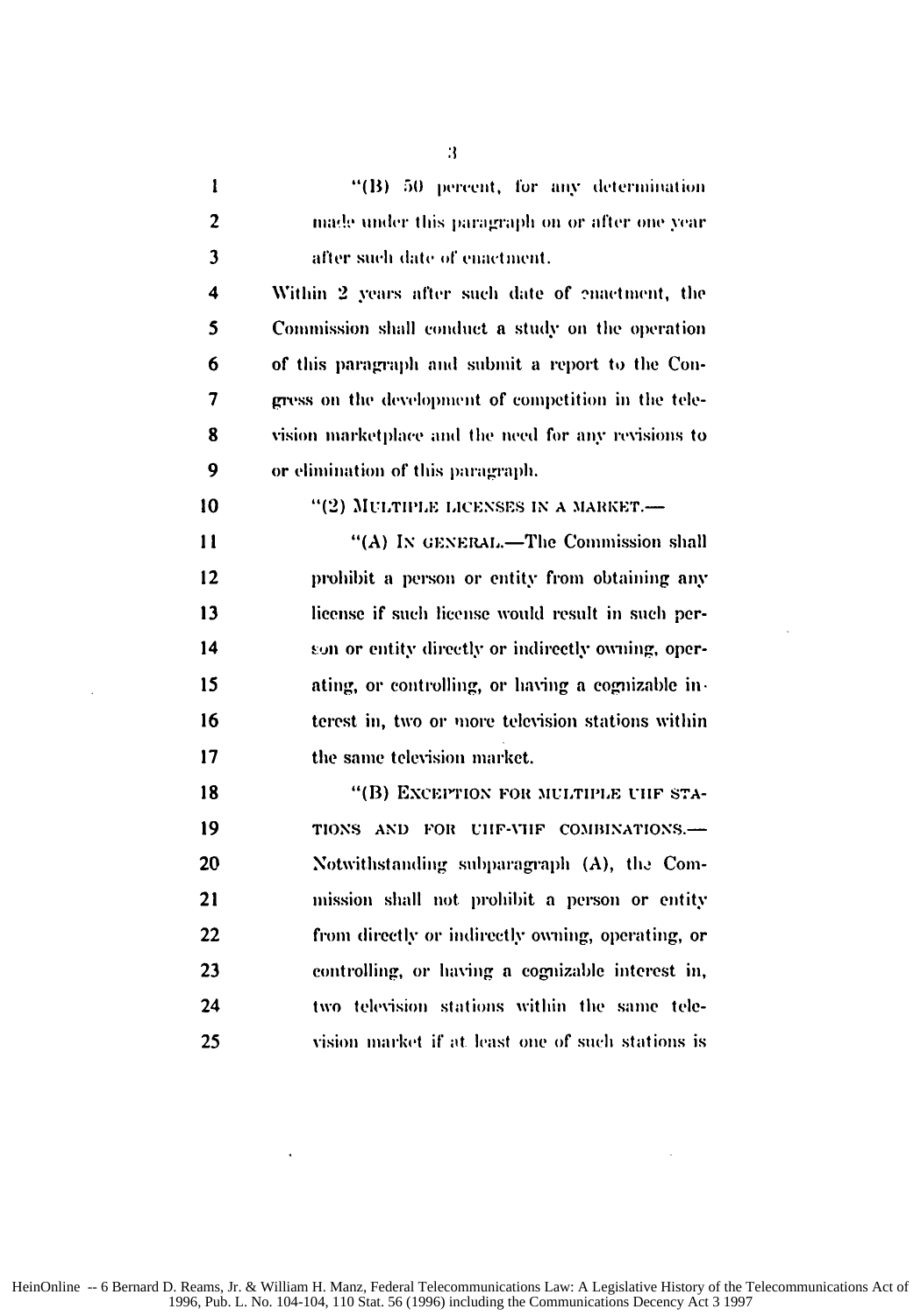- **1 a UIIF** television, unless the Commission deter-**2** inlines that permitting such ownership, oper-3 ation, or control will harm competition or will 4 harm the preservation of a diversity of voices in 5 the local television market. 6 "(C) EXCEPTION FOR VHF-VHF COMBINA-**7 TIONS.—Notwithstanding subparagraph (A),** 8 the Commission may permit a person or entity 9 to directly **or** indirectly **own,** operate, or control, **10** or have a cognlizable interest in, two **VTIF** tele-**11** vision stations within the same television mar-12 ket, if the Commission determines that permit-13 ting such ownership, operation, or control will 14 not harm competition and will not harm the 15 preservation of a diversity of voices in the local 16 television market. 17 • "(e) DEFINITIONAL REGULATIONS PERMITTED. **18 The Commission may prescribe regulations—** 19 **19 "**(1) providing for the treatment of any persons 20 or entities under common ownership or control as a
- 21 single person or entity **for** purposes of this section, 22 except that the Commission shall not change the at-**23** tribution **riles** in effect on the (late of enactment of 24 this section;

4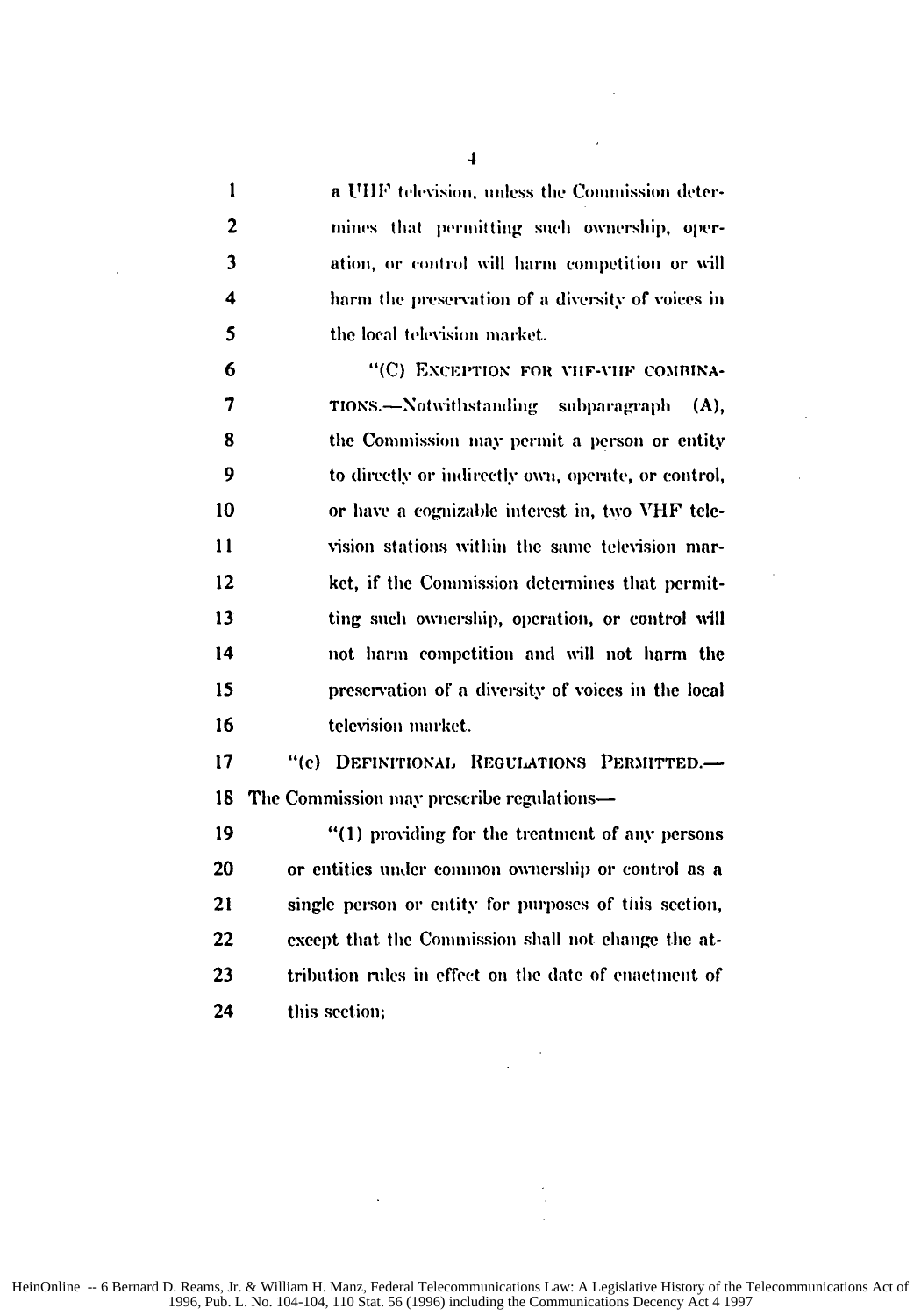| "(2) specifying procedures for the determina- |  |
|-----------------------------------------------|--|
| tion of markets and audience reach; and       |  |

 $\overline{\mathbf{3}}$ "(3) defining direct or indirect ownership, operation, and control, and cognizable interest, consist-4 5 ent with the purposes of this section.

6 "(d) TRANSITION PROVISIONS.- Any provision of any regulation prescribed before the date of enactment of 7 this section that is inconsistent with the requirements of 8 this section shall cease to be effective on such date of en-9 actment. The Commission shall complete all actions (in- $10$  $11$ cluding any reconsideration) necessary to amend its regu- $12 \,$ lations to conform to the requirements of this section not 13 later than 6 months after such date of enactment. Nothing in this section shall be construed to prohibit the continu-14 ation or renewal of any television local marketing agree-15 16 ment that is in effect on such date of enactment and that  $17$ is in compliance with Commission regulations on such date.". 18

(b) CONFORMING AMENDMENT.-Section 613(a) of 19 20 the Communications Act of 1934 (47 U.S.C. 533(a)) is 21 repealed.

 $\circ$ 

 $\overline{5}$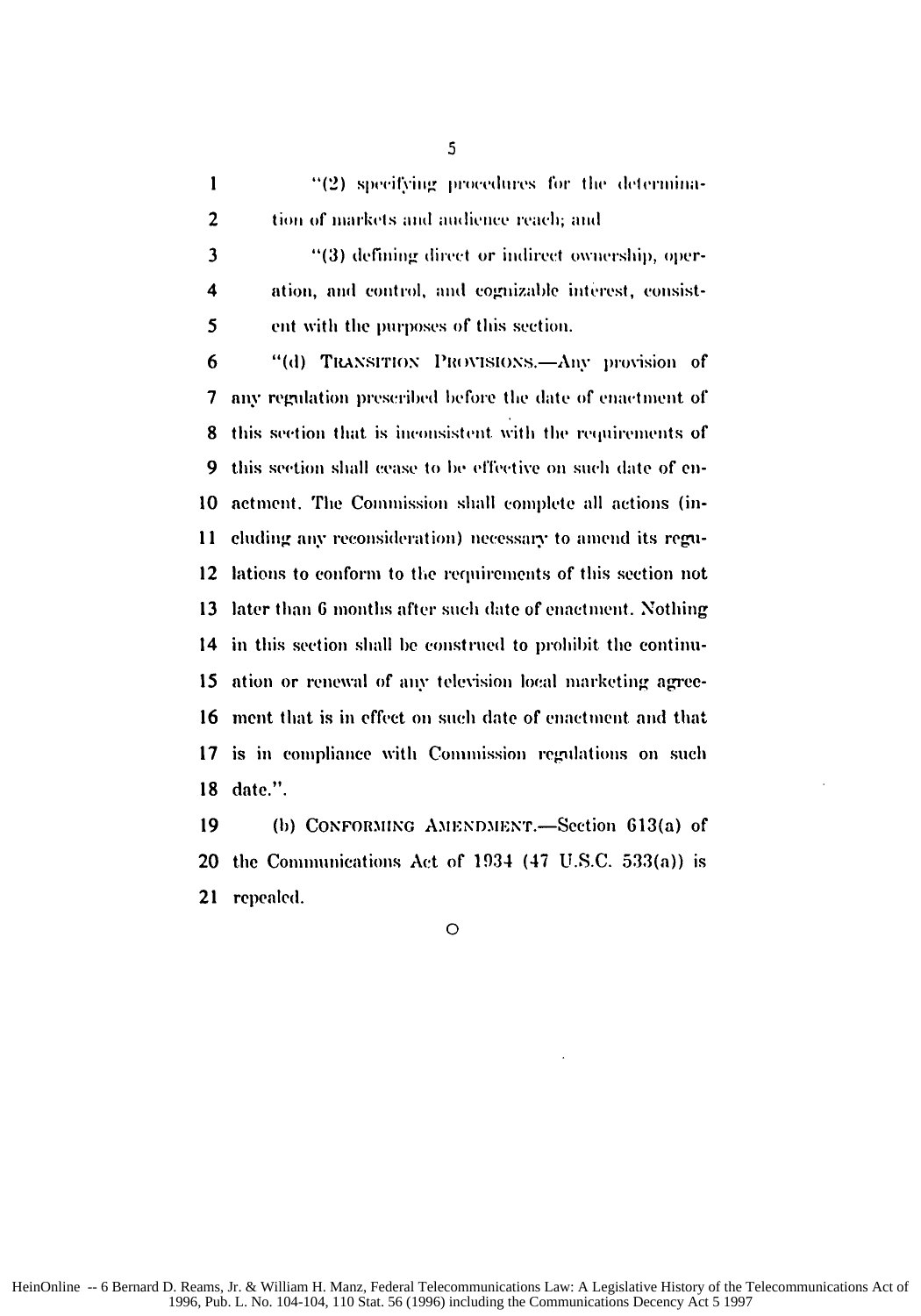HeinOnline -- 6 Bernard D. Reams, Jr. & William H. Manz, Federal Telecommunications Law: A Legislative History of the Telecommunications Act of 1996, Pub. L. No. 104-104, 110 Stat. 56 (1996) including the Communications Decency Act 6 1997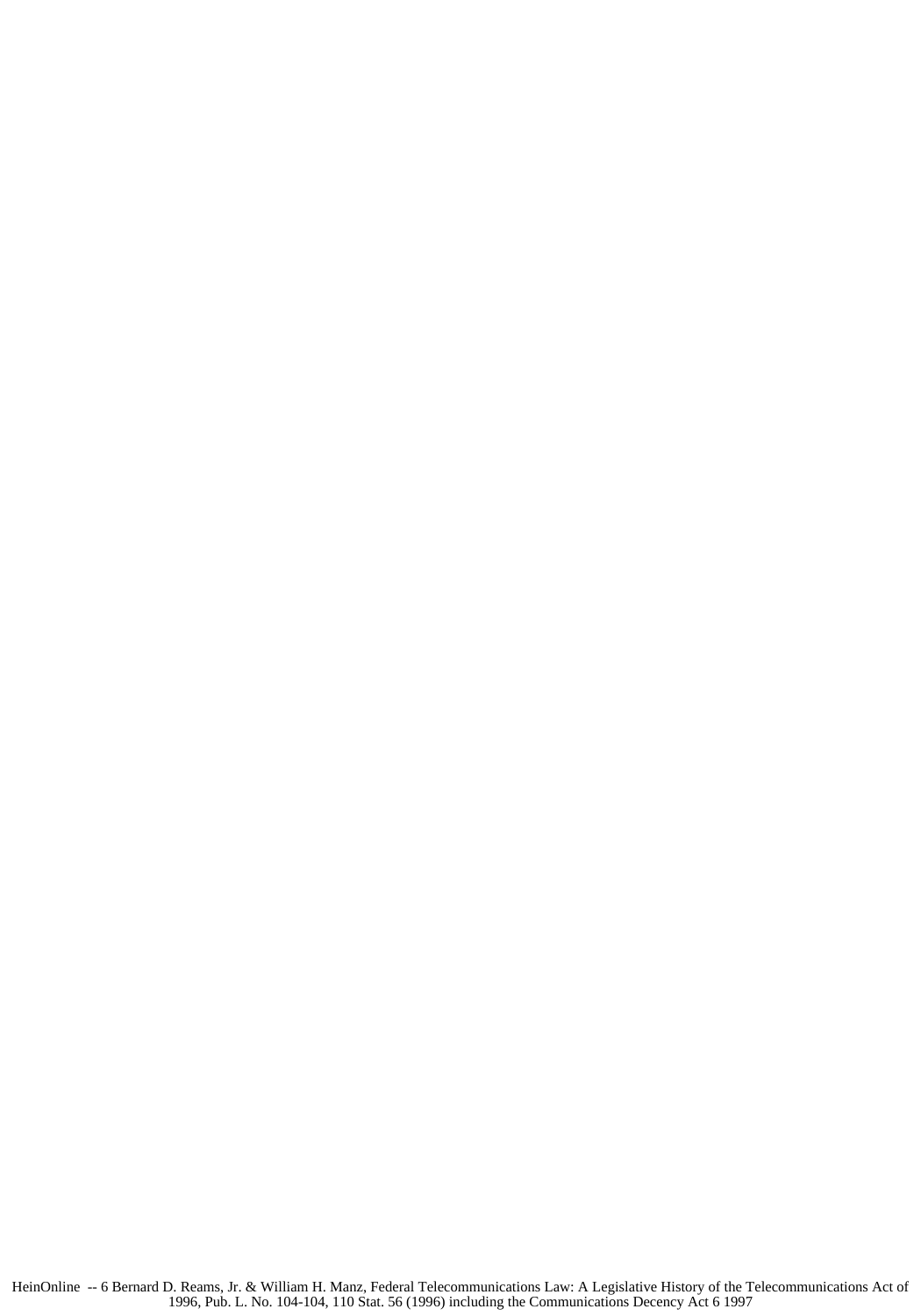### Document No. 121

 $\frac{1}{2}$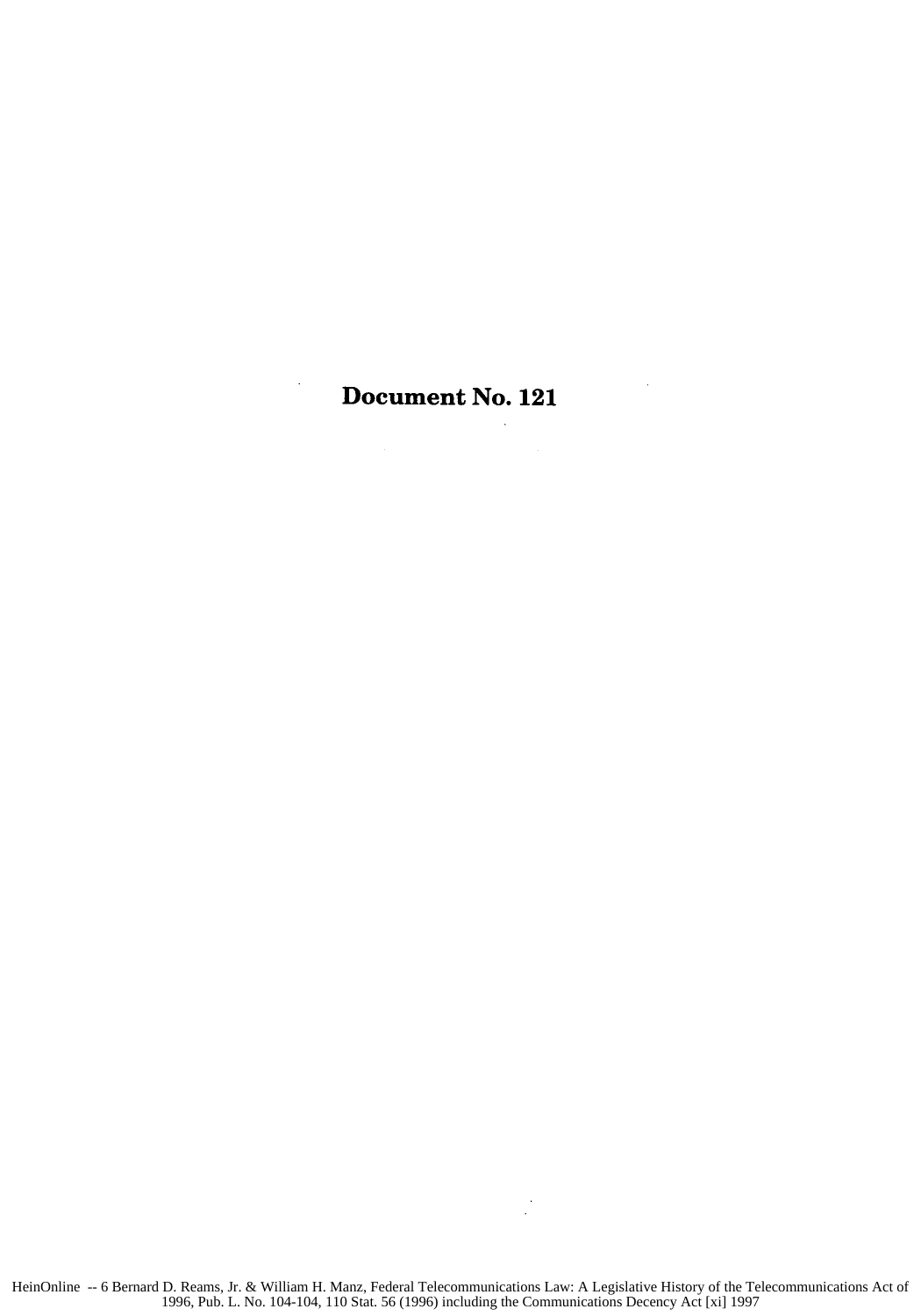HeinOnline -- 6 Bernard D. Reams, Jr. & William H. Manz, Federal Telecommunications Law: A Legislative History of the Telecommunications Act of 1996, Pub. L. No. 104-104, 110 Stat. 56 (1996) including the Communications Decency Act [xii] 1997

 $\sim$   $\sim$ 

 $\label{eq:2} \frac{1}{\sqrt{2}}\left(\frac{1}{\sqrt{2}}\right)^2$